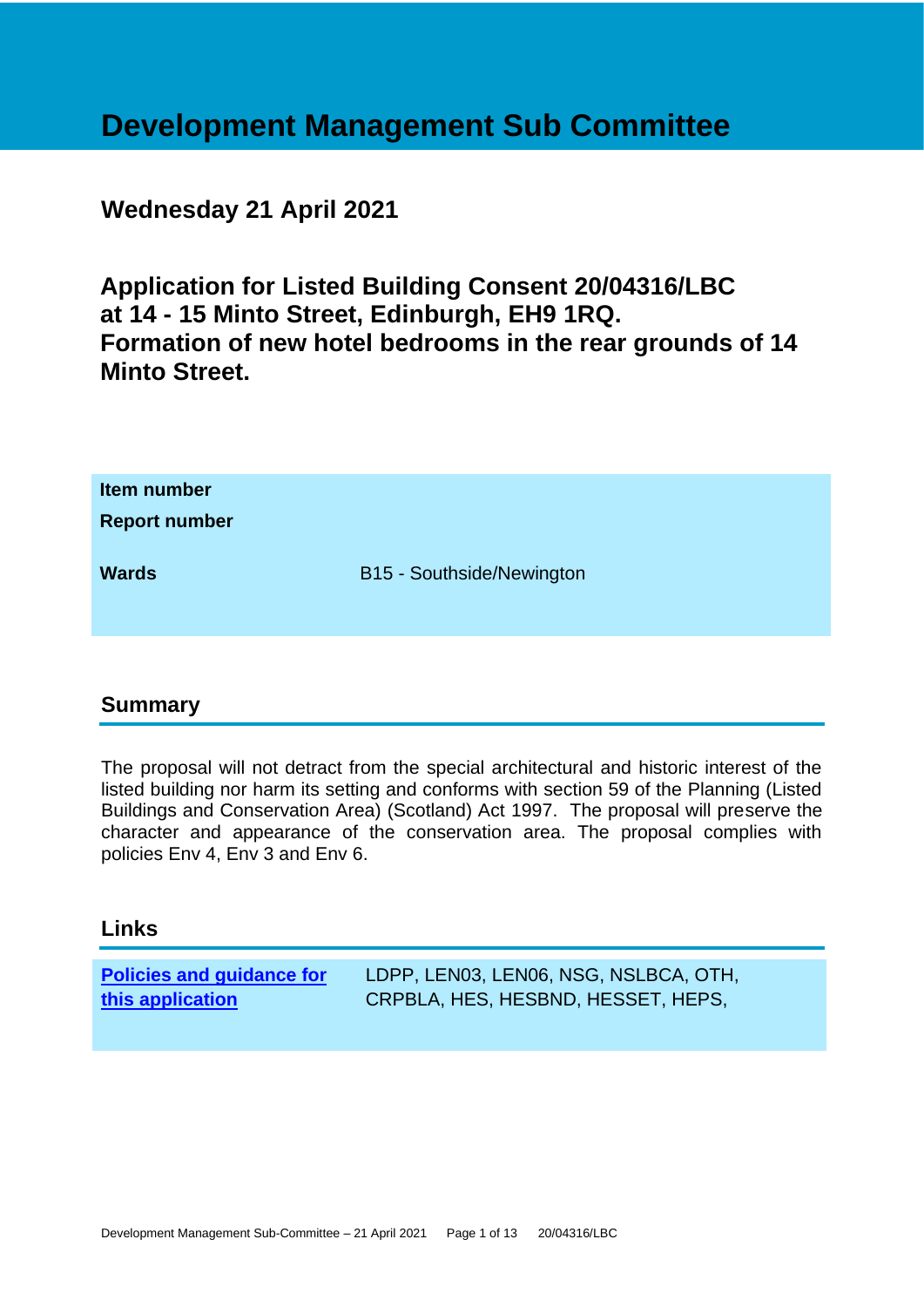## **Application for Listed Building Consent 20/04316/LBC at 14 - 15 Minto Street, Edinburgh, EH9 1RQ. Formation of new hotel bedrooms in the rear grounds of 14 Minto Street.**

## **Recommendations**

**1.1** It is recommended that this application be Granted subject to the details below.

## **Background**

## **2.1 Site description**

The application site is two stone villas on the east side of Minto Street at the junction with Blacket Avenue. Both villas sit behind low stone walls with railings on top. Together they form the Thrum Hotel. The villas have garden ground to the front and rear, with number 14 having a parking area in the rear garden. There are a few trees in the rear garden ground of the application properties.

Immediately to the north of number 14 Minto Street is a strip of trees and shrubs along Blacket Avenue.

Both numbers 14 and 15 are category B listed buildings (refs: LB29346 & LB29347; date of listing: 14/12/1970).

This application site is located within the Blacket Conservation Area.

## **2.2 Site History**

28 June 2019 - Not Minded to make a Tree Preservation Order (NMTCO) to remove 2 large mature poplar trees and remove 1 conifer (application number 19/02900/TCO);

5 September 2019 - application withdrawn to construct a two storey extension to the rear of the property to incorporate additional guest accommodation. Demolish existing conservatory at the rear and current link building between 14-15 and replace with modern links. Proposal to change existing kitchen and reception areas of ground floor number 14 to additional accommodation (application number 19/03616/LBC);

5 September 2019 - application withdrawn to construct a two storey extension to the rear of the property to incorporate additional guest accommodation. Demolish existing conservatory and current link building and replace with modern links (application number 19/03614/FUL);

19 January 2021- listed building consent application withdrawn for alterations to and extension of existing hotel (application number 20/00971/LBC).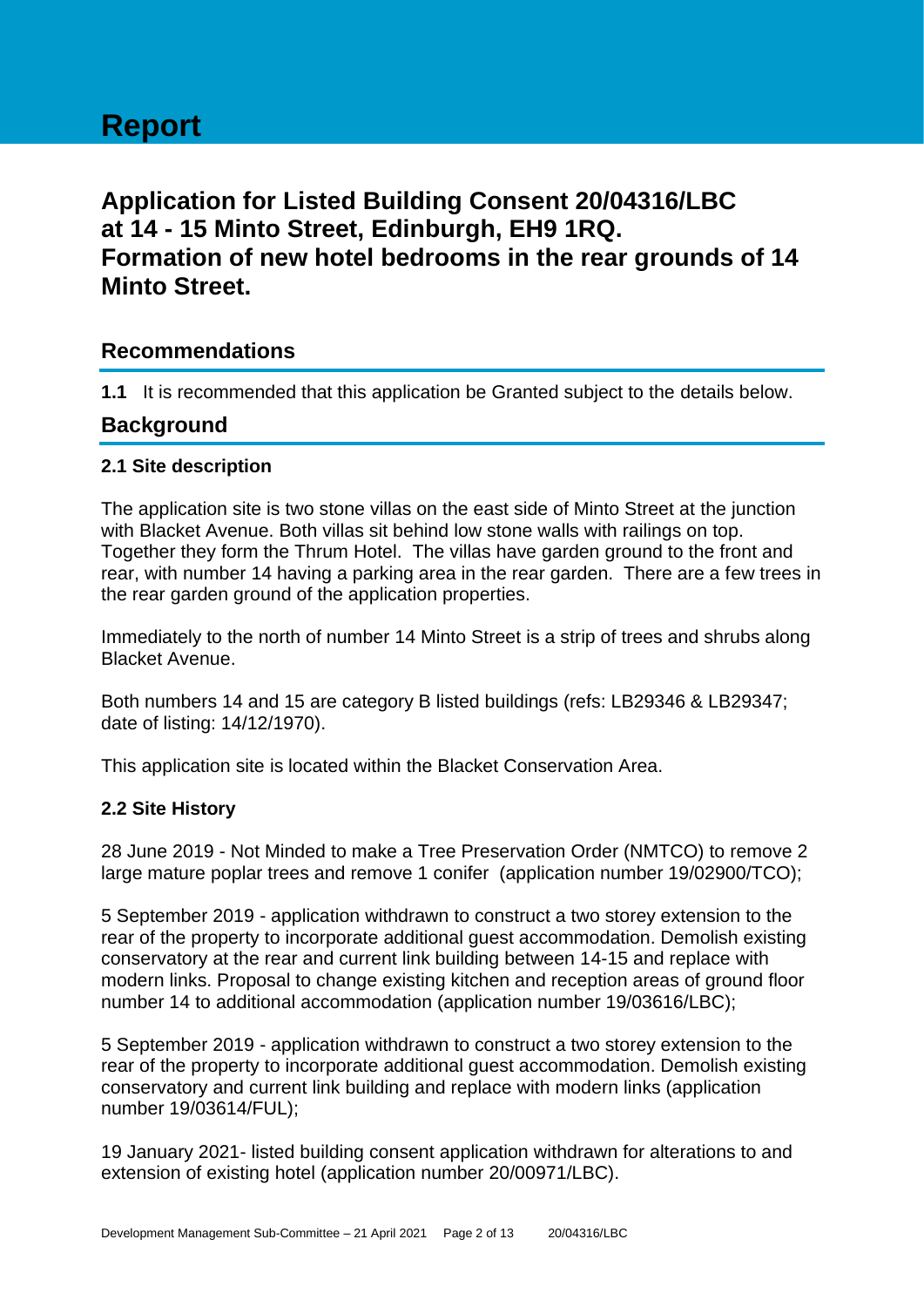20 January 2021- planning permission application withdrawn for alterations to and extension of existing hotel (application number 20/00970/FUL); and

9 October 2020 - planning permission application received for formation of new hotel bedrooms in the rear grounds of 14 Minto Street (application number 20/04317/FUL).

## **Main Report**

## **3.1 Description Of The Proposal**

Formation of new hotel bedrooms in a separate building in the rear grounds of 14 Minto Street is proposed.

The proposed building will be located in the south east part of the rear garden of number 14. It will incorporate the existing stone boundary wall between numbers 14 and 15 Minto Street which is included in the listing for the application property. The building will be two storey with the upper storey in the form of a mansard roof. Dormers will be installed on the front (north west) roof plane and rooflights will be installed on the rear (south east) roof plane. An external cycle store will be attached to the proposed building.

Parking will be provided for five vehicles and nine bicycles. The existing access will be retained and a turning head area will provided within the rear garden.

Materials on the elevations will be coursed rubble natural stone and ashlar. The roof will be natural slate on the pitch with a raised seam lead platform. Window, door frames and the cycle store will be timber. Parking will be porous paviours with grass area.

## **3.2 Determining Issues**

Section 14 of the Planning (Listed Buildings and Conservation Areas) (Scotland) Act 1997 states - In considering whether to grant consent, special regard must be had to the desirability of preserving the building or its setting or any features of special architectural or historic interest which it possesses. For the purposes of this issue, preserve, in relation to the building, means preserve it either in its existing state or subject only to such alterations or extensions as can be carried out without serious detriment to its character.

Section 64 of the Planning (Listed Buildings and Conservation Areas) (Scotland) Act 1997 states - special attention shall be paid to the desirability of preserving or enhancing the character or appearance of the conservation area.

In determining applications for listed building consent, the Development Plan is not a statutory test. However the policies of the Local Development Plan (LDP) inform the assessment of the proposals and are a material consideration.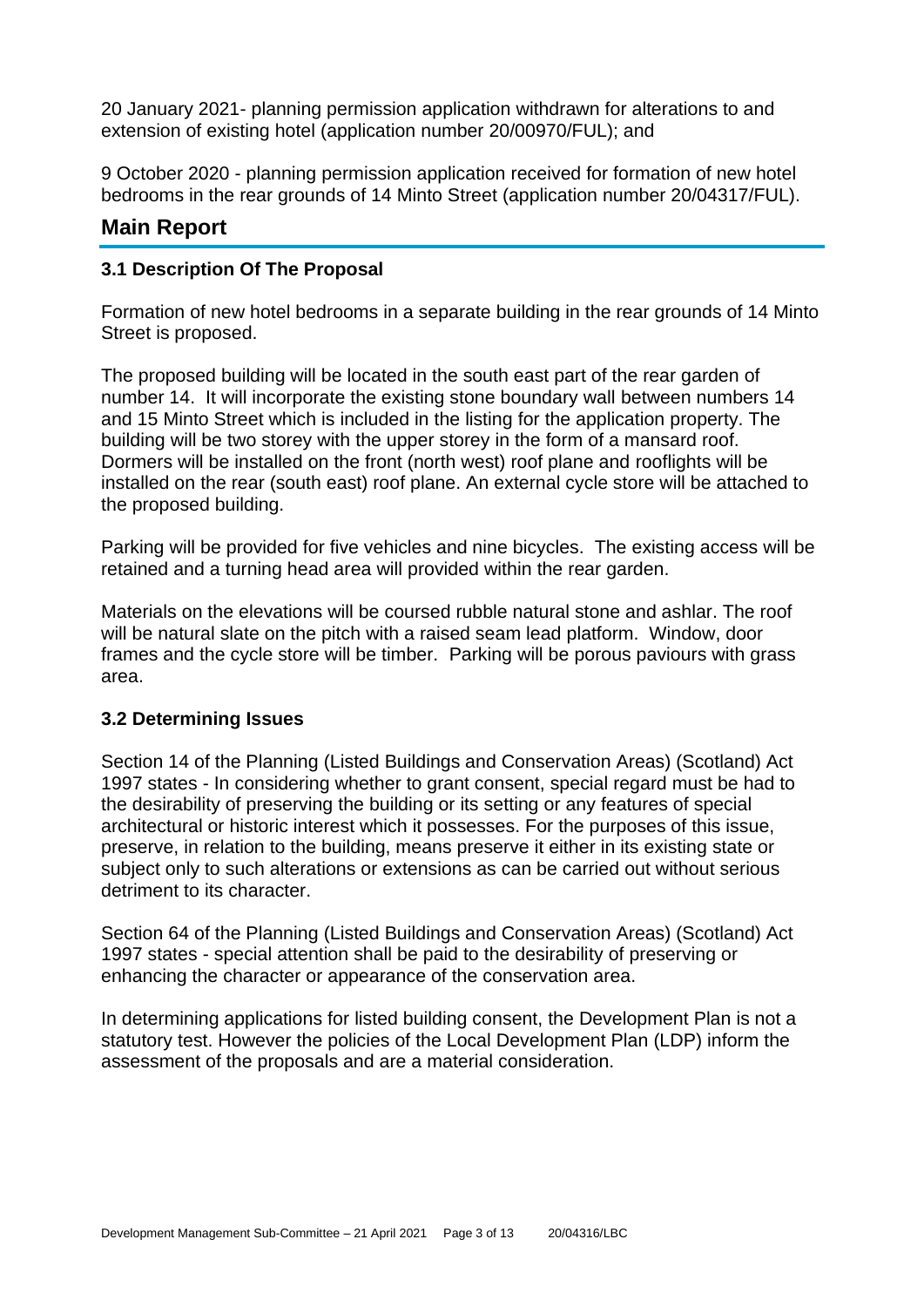## **3.3 Assessment**

To address these determining issues, the Committee needs to consider whether:

- a) The proposal preserves the character of the listed building and its setting;
- b) The proposal preserves or enhances the character and appearance of the Blacket Conservation Area and
- c) Any public comments have been addressed.

## a) Listed Building and setting

Section 59 (1) of the Planning (Listed Building and Conservation Areas) (Scotland) Act 1997 states:-

"In considering whether to grant planning permission for development which affects a listed building or its setting, a planning authority or the Secretary of State, as the case may be, shall have special regard to the desirability of preserving the building or its setting or any features of special architectural or historic interest which it possesses."

Historic Environment Scotland's guidance note Managing Change in the Historic Environment: Boundaries sets out the principles that apply to altering the boundary treatments of historic buildings. It states that walls, fences and other boundary treatments form important elements in defining the character of historic buildings, conservation areas and designed landscapes. It also states that walls and fences can be valuable in their own right as major elements in the design of a historic building and its setting, or in a broader streetscape or landscape and that alterations or repairs to a historic boundary should protect its character.

Historic Environment Scotland's guidance note Managing Change in the Historic Environment: Setting sets out the principles that apply to developments affecting the setting of historic assets or places including listed buildings and conservation areas. It states that factors to be considered in assessing the impact of a change on the setting of a historic asset or place include the presence, extent, character and scale of the existing built environment within the surroundings of the historic asset or place and how the proposed development compares to this and the ability of the setting to absorb new development without eroding its key characteristics and the effect of the proposed change on qualities of the existing setting.

LDP Policy Env 4 (Listed buildings - Alterations and Extensions) seeks to ensure that proposals to alter or extend a listed building are justified; that there will be no unnecessary damage to historic structures or diminution of its interest; and that additions are in keeping with other parts of the building.

LDP Policy Env 3 (Listed Buildings - Setting) states that development within the curtilage of a listed building will be permitted only if not detrimental to the architectural character, appearance or historic interest of the building, or to its setting.

Historic Environment Scotland (HES) has advised that the proposals should not result in the removal of the B-listed dividing wall between Nos.14 and 15, as the wall is an important reminder of the property boundaries between the former houses in this Georgian suburb, and that any further breaches in the boundary with Blacket Avenue should be resisted.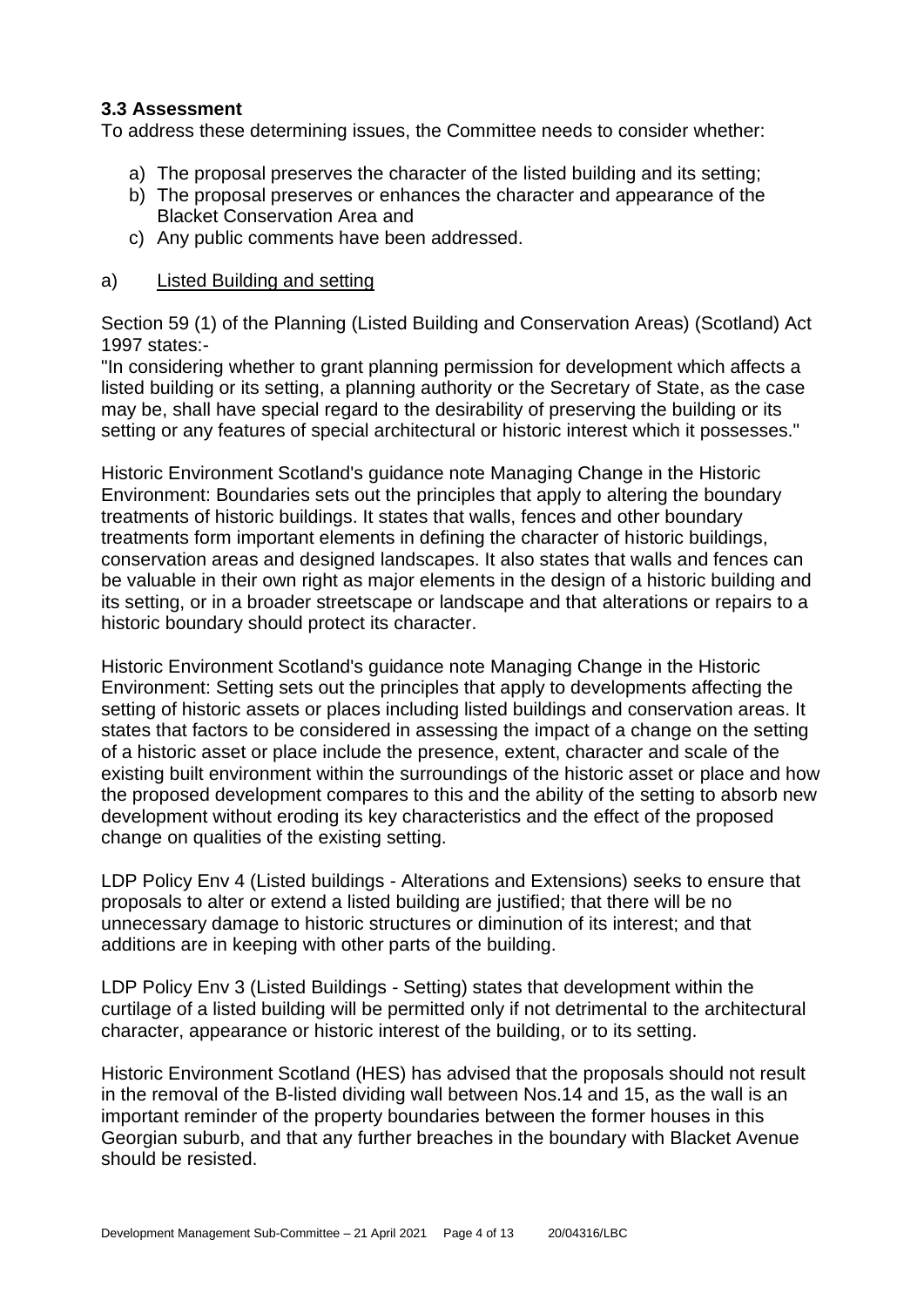The proposal will not entail any alterations to the listed villa. However, the proposed building will incorporate the existing rear boundary wall between numbers 14 and 15 Minto Street into its design. The proposal will retain the boundary wall, although it will be subsumed into the proposed building, and, therefore, the separation of the gardens at numbers 14 and 15 will remain. The stone boundary wall also currently consists of sections of concrete scored to look like stone blocks and some patching with bricks. Therefore, it has lost some of its original and historical appearance. In this context, the inclusion of the boundary wall in the design of the proposal is acceptable. The proposed development will use the existing vehicular access from Blacket Avenue and no additional openings in the boundary wall are proposed.

The application site is numbers 14 and 15 Minto Street and the proposal will sit in the garden ground of number 14. The proposed building will be read in the context of number 14 and will be set sufficiently back from the listed building and will sit lower than the height of the listed villa. Its scale will be smaller than the villa and, thus, it will not detract from the special architectural or historical interest of the building. The current rear setting is dominated by a parking area with chipped stones. The original setting has been compromised by this parking area, which takes up nearly half of the garden area. The proposal includes a more formal parking arrangement in a different layout and grass/soft landscaping areas will be provided. Given the existing composition of the rear garden area, the proposed site layout will preserve the special features and character of the listed building and its setting. The proposed building is also sufficiently set back from the setting of number 15 and will not detract from the villa's special historical and architectural interest and appearance.

The design of the new building is assessed under the associated application for planning permission.

The proposal will not detract from the special architectural and historic interest of the listed building nor harm its setting and conforms with section 59 of the Planning (Listed Buildings and Conservation Area) (Scotland) Act 1997. The proposal complies with policies Env 4 Listed Buildings (Alterations and Extensions) and LDP Policy Env 3 (Listed Buildings - Setting).

#### b) Conservation Area

LDP Policy Env 6 (Conservation Areas - Development) states that development within a conservation area will be permitted which preserves or enhances the special character or appearance of the conservation area and is consistent with the relevant conservation area character appraisal and demonstrates high standards of design and utilises materials appropriate to the historic environment.

The Blacket Conservation Area Character Appraisal states that the essential characteristics are:

- − The predominant development form comprises Georgian and Victorian properties occupying large plots.
- − The gardens, abundant mature planting within private gardens and in communal areas which make a significant contribution to the character of the area.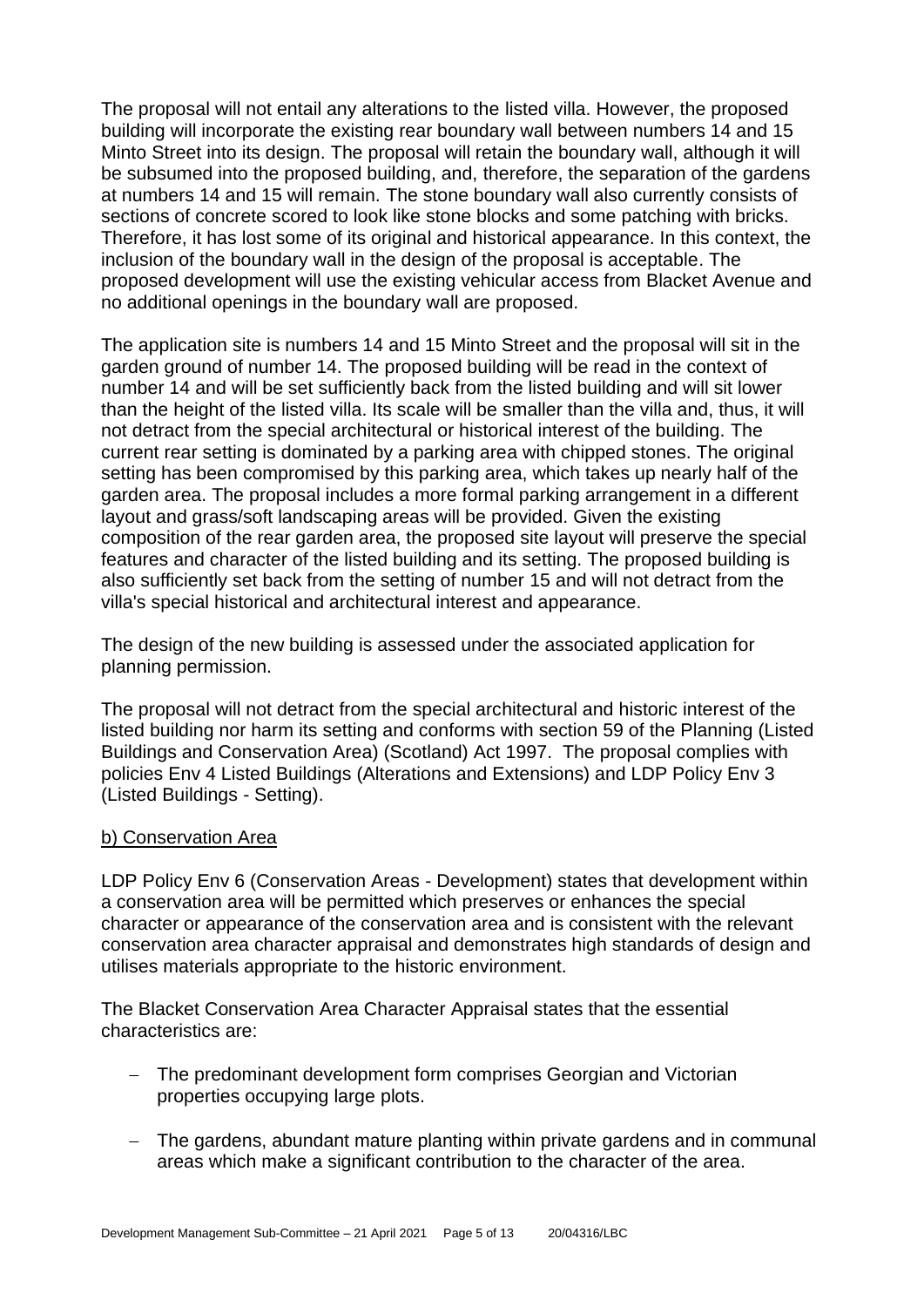- − The West Blacket area demonstrates a diverse mix of building types given coherence by the limited range of traditional materials.
- − Rich variety of architectural styles evident throughout the Conservation Area, which are given homogeneity through the feu charter which controlled heights (two storey and half storeys), building lines and massing. Properties are characterised by the predominant use of stone construction, slated roofs and timber sash and case windows.
- − Predominance of residential uses, with hotels and guest houses on arterial routes.

The site is relatively concealed from public views, being hidden behind an existing high stone boundary wall and mature shrubs and trees, although there will be glimpses of it from the public street and it will be seen from some private views. Its mews style design using mainly traditional materials will sit comfortably within the plot. Therefore, the impact on the appearance of the conservation area will be limited.

The pattern of rear garden ground to the north of the application site has little development in the rear garden areas. To the south, the application site sits in a row of three villas which still have their ground as garden, albeit number 14 includes an area of car parking. To the south, there are examples of development in the rear garden ground and in particular for those on corner plots, where some of the development faces onto the side roads. The proposal will face onto the side street, Blacket Avenue, and thus offering a similar spatial pattern to that found in side streets near junctions with the main thoroughfare. The proposed building will sit comfortably within such a pattern of rear garden ground and will not detract from the existing spatial pattern to the rear of the villas fronting Minto Street.

The proposal will be an hotel use on the application site and, therefore, will continue to contribute to the character of hotels and guest houses on arterial routes in this part of the conservation area.

The proposal will not harm the character and appearance of the conservation area and conforms to the Planning (Listed Buildings and Conservation Area) (Scotland) Act 1997. The proposal complies with policy Env 6 (Conservation Areas - Development).

## c) Public Comments

## **Material Objections**

- − disrupt rear façade and grounds of listed building; overdevelopment; crowds/obscures house. Addressed in 3.3a).
- − amount of plot covered by buildings. Addressed in 3.3a).
- − overbearing roof design and dominating dormers. Addressed in 3.3a).
- − development of previously undeveloped garden ground. Addressed in 3.3a).
- − assess in context of number 14 only. Addressed in 3.3a).
- − interrupt sequence of gardens. Addressed in 3.3b).
- − damage villa/listed building context and setting. Addressed in 3.3a).
- − lack of contextual drawings or visualisation sufficient information has been provided for consideration of the application in line with legislation/regulations.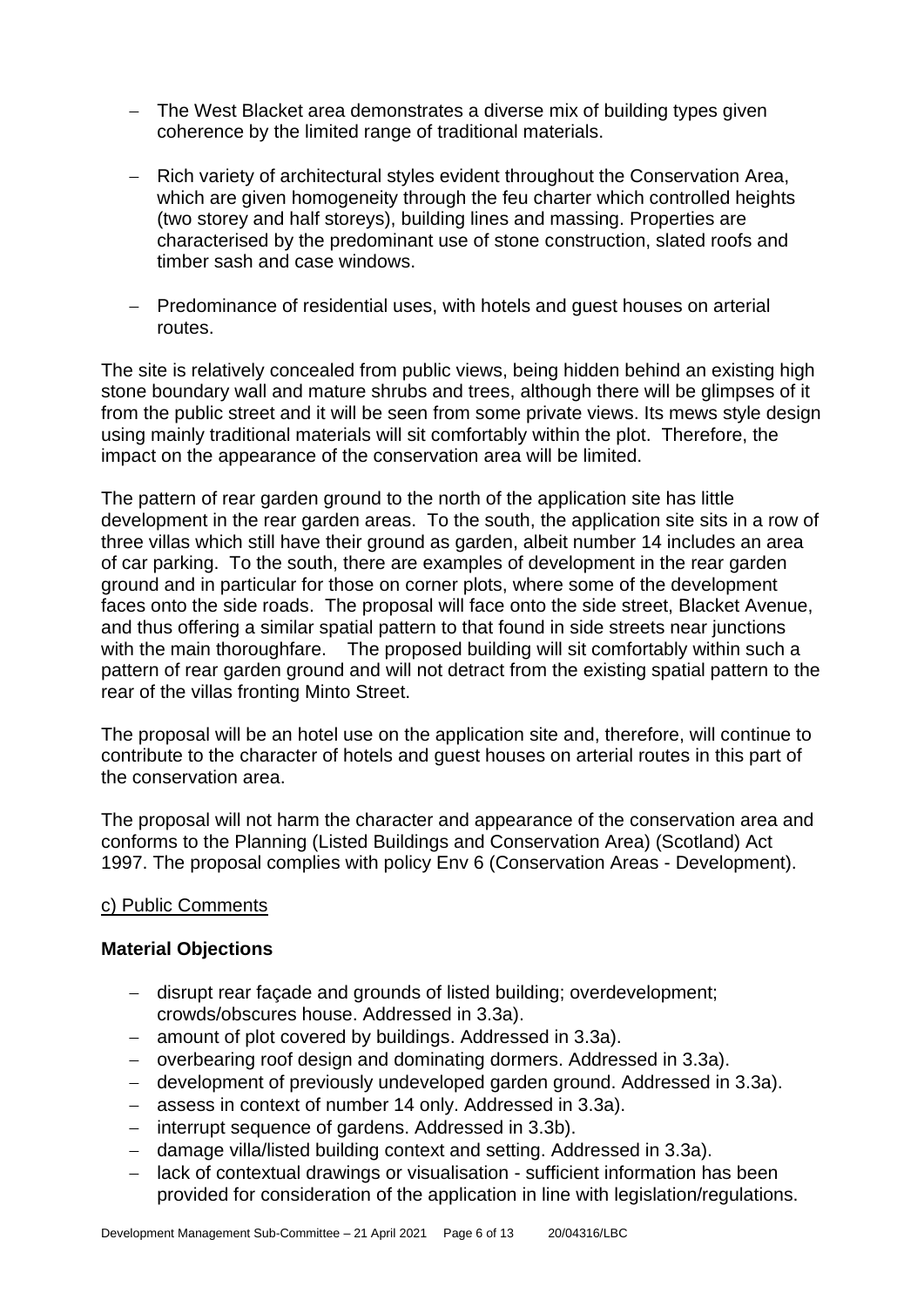## **Non-material Objections**

- − pre-application advice this is not a material consideration in the statutory planning process.
- − expansion of hotel use this is not material to the listed building application.
- − parking provision this is considered in parallel application 20/04317/FUL.
- − access to site and increase use of access this is considered in parallel application 20/04317/FUL.
- − loss of amenity, e.g. noise, loss of daylight and privacy will be considered in parallel application 20/04317/FUL.
- − contrary to policy Des 4 (Development Design impact on Setting) this is considered in parallel application 20/04317/FUL.
- − future development or change of use only the application proposed can be assessed.
- − construction/building work this is not a material planning consideration.

## **Support - material comments**

− in line with characteristics of the area.

## **Support - non-material comments**

− supporting local business.

## **Conclusion**

The proposal will not detract from the special architectural and historic interest of the listed building nor harm its setting and conforms with section 59 of the Planning (Listed Buildings and Conservation Area) (Scotland) Act 1997. The proposal will preserve the character and appearance of the conservation area. The proposal complies with policies Env 4, Env 3 and Env 6.

It is recommended that this application be Granted subject to the details below.

## **3.4 Conditions/reasons/informatives**

## **Informatives**

It should be noted that:

1. The works hereby permitted shall be commenced no later than the expiration of three years from the date of this consent.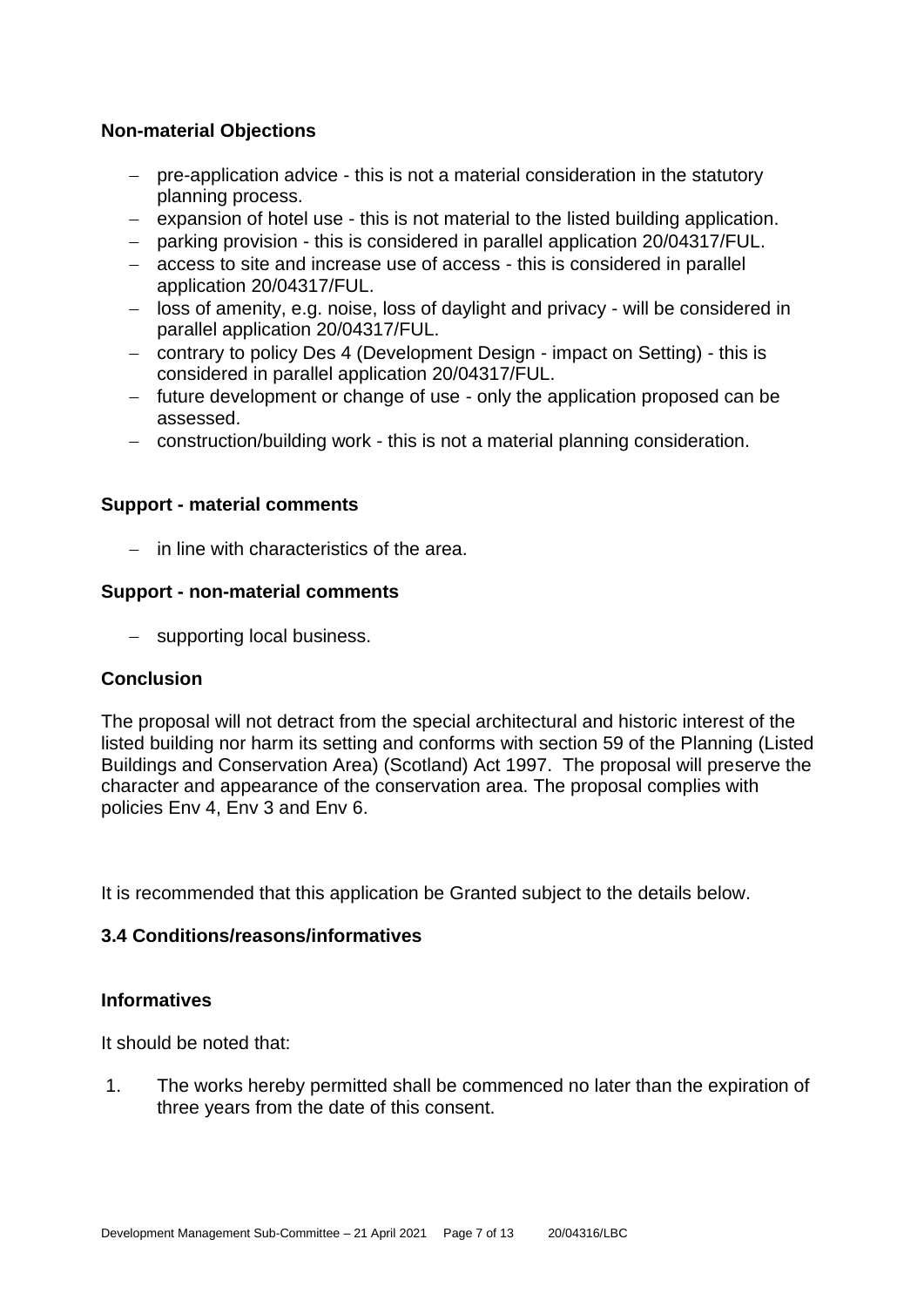## **Financial impact**

## **4.1 The financial impact has been assessed as follows:**

There are no financial implications to the Council.

## **Risk, Policy, compliance and governance impact**

**5.1** Provided planning applications are determined in accordance with statutory legislation, the level of risk is low.

## **Equalities impact**

## **6.1 The equalities impact has been assessed as follows:**

The application has been assessed and has no impact in terms of equalities or human rights.

## **Sustainability impact**

## **7.1 The sustainability impact has been assessed as follows:**

This application is not subject to the sustainability requirements of the Edinburgh Design Guidance.

## **Consultation and engagement**

## **8.1 Pre-Application Process**

Pre-application discussions took place on this application.

## **8.2 Publicity summary of representations and Community Council comments**

The application was advertised on 23 October 2020. Seven comments have been received with six being objections and one in support.

## **Background reading/external references**

- To view details of the application go to
- [Planning and Building Standards online services](https://citydev-portal.edinburgh.gov.uk/idoxpa-web/search.do?action=simple&searchType=Application)
- [Planning guidelines](http://www.edinburgh.gov.uk/planningguidelines)
- [Conservation Area Character Appraisals](http://www.edinburgh.gov.uk/characterappraisals)
- [Edinburgh Local Development Plan](http://www.edinburgh.gov.uk/localdevelopmentplan)
- **[Scottish Planning Policy](http://www.scotland.gov.uk/Topics/Built-Environment/planning/Policy)**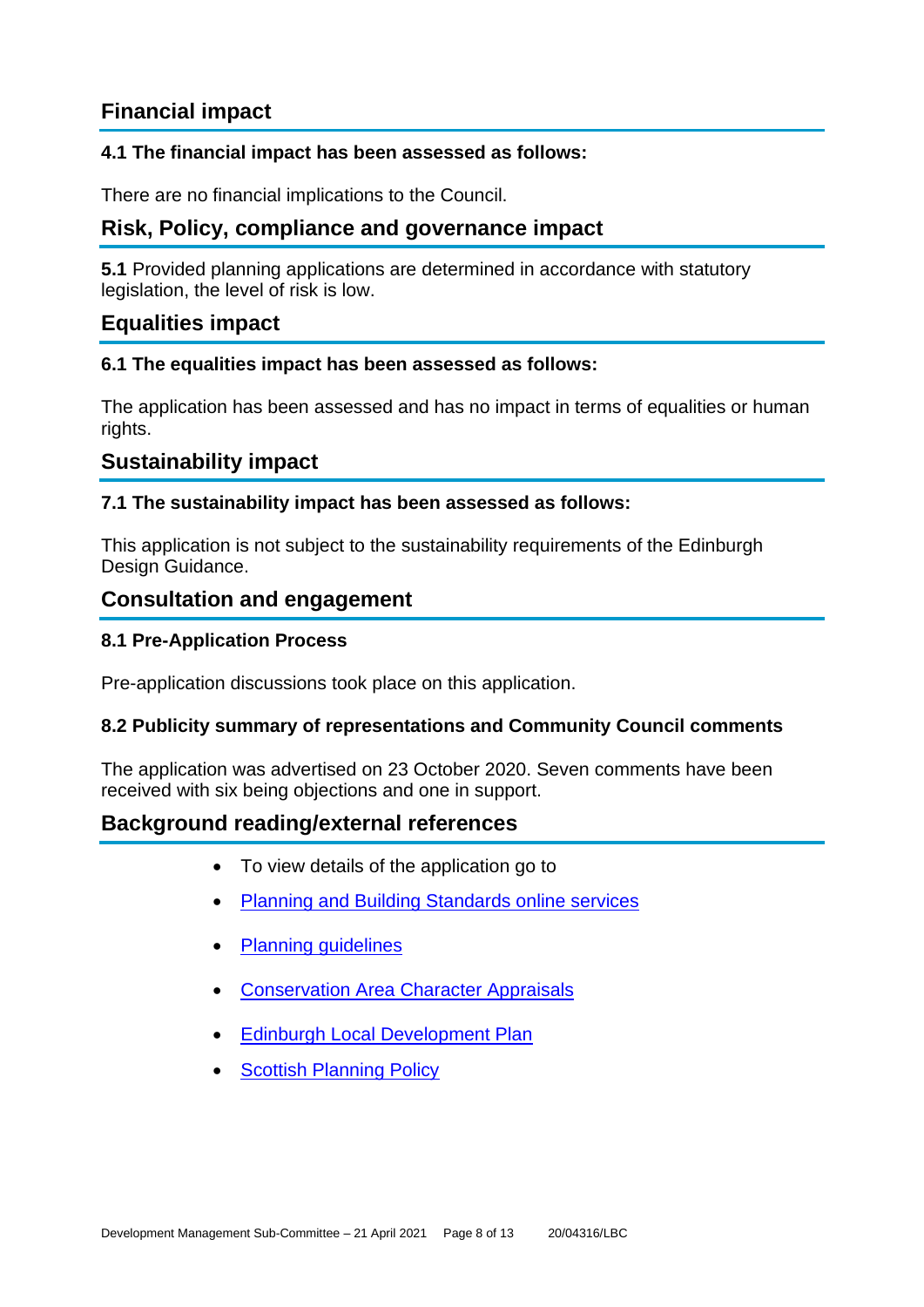| <b>Statutory Development</b><br><b>Plan Provision</b> | The application property is in Blacket Conservation<br>Area and the urban area in Edinburgh Local<br>Development Plan. |
|-------------------------------------------------------|------------------------------------------------------------------------------------------------------------------------|
| Date registered                                       | 9 October 2020                                                                                                         |
| <b>Drawing numbers/Scheme</b>                         | $01 - 04.$                                                                                                             |
|                                                       | Scheme 1                                                                                                               |

**David Givan** Chief Planning Officer PLACE The City of Edinburgh Council

Contact: Jackie McInnes, Planning officer E-mail:jackie.mcinnes@edinburgh.gov.uk

## **Links - Policies**

## **Relevant Policies:**

## **Relevant policies of the Local Development Plan.**

LDP Policy Env 3 (Listed Buildings - Setting) identifies the circumstances in which development within the curtilage or affecting the setting of a listed building will be permitted.

LDP Policy Env 6 (Conservation Areas - Development) sets out criteria for assessing development in a conservation area.

## **Relevant Non-Statutory Guidelines**

**Non-statutory guidelines** 'LISTED BUILDINGS AND CONSERVATION AREAS' provides guidance on repairing, altering or extending listed buildings and unlisted buildings in conservation areas.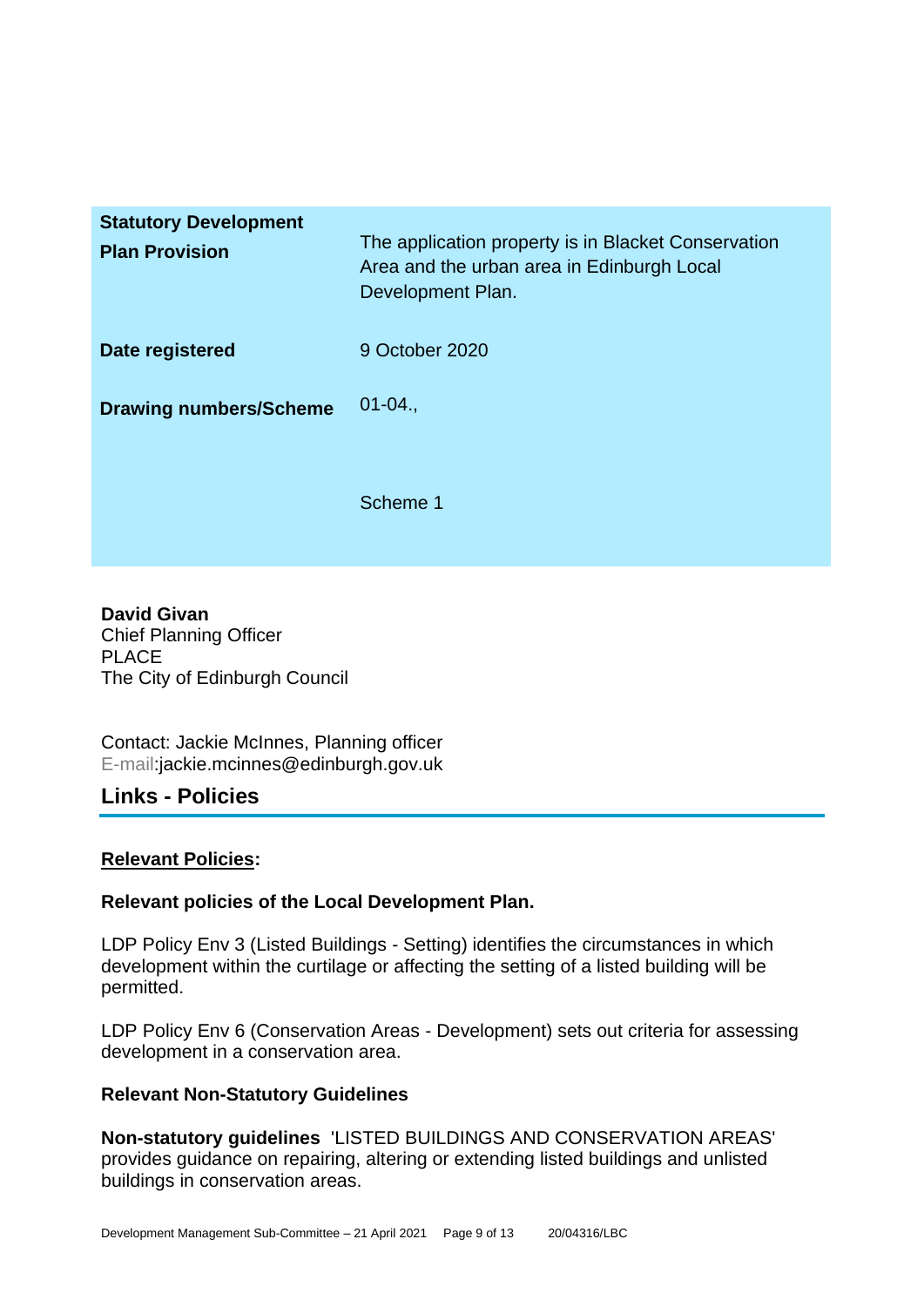#### **Other Relevant policy guidance**

The Blacket Conservation Area Character Appraisal emphasises the mix of substantial villas and terraces, the unified architectural form and materials, the sense of spaciousness derived from the generously proportioned gardens and large mature trees, and the predominance of residential uses.

#### **Relevant Government Guidance on Historic Environment.**

Managing Change in the Historic Environment: Boundaries sets out Government guidance on the principles that apply to altering boundary treatments of listed buildings.

Managing Change in the Historic Environment: Setting sets out Government guidance on the principles that apply to developments affecting the setting of historic assets or places.

The Historic Environment Policy for Scotland 2019 outlines Government policy on how we should care for the historic environment when taking planning decisions.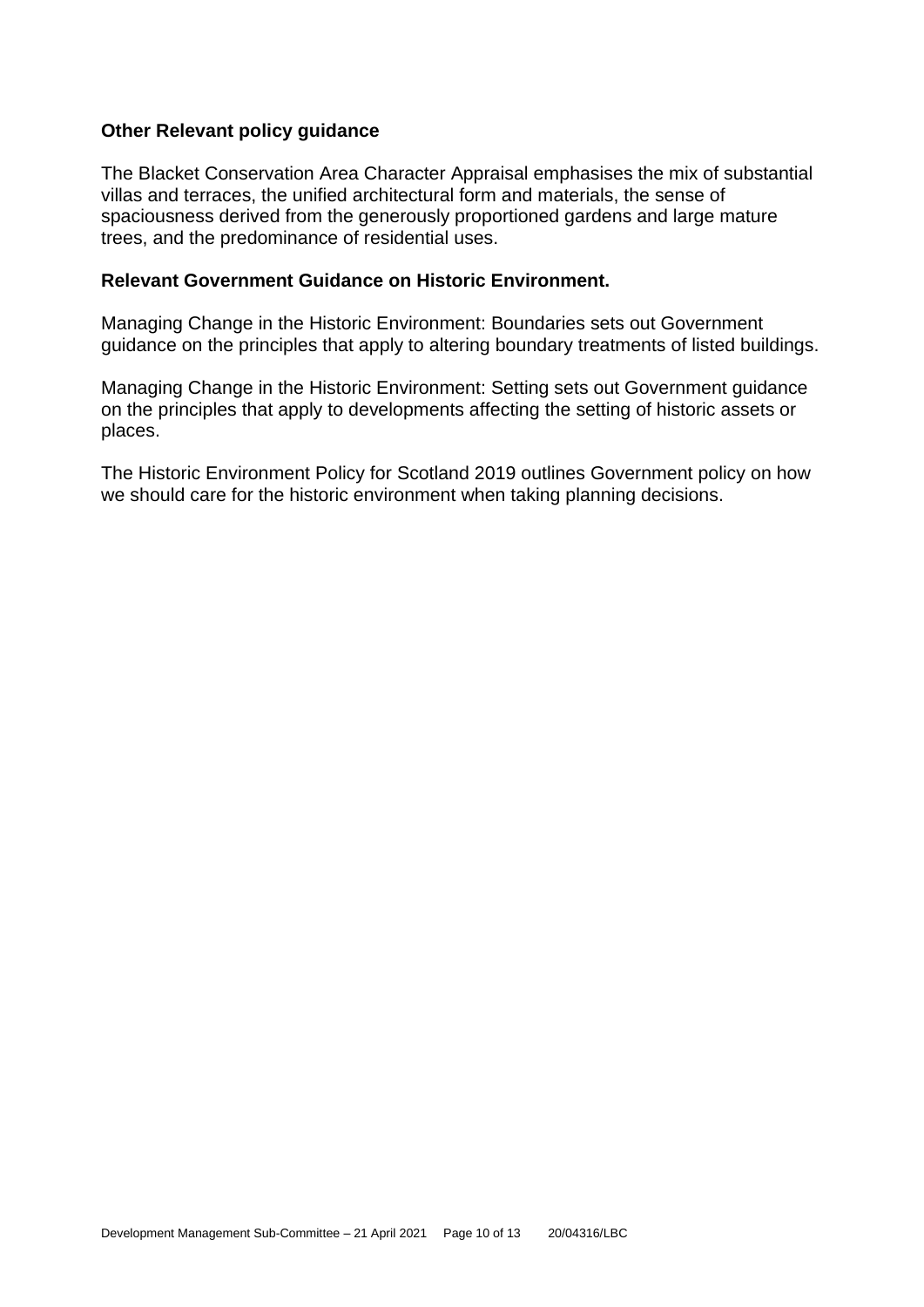# **Appendix 1**

## **Application for Listed Building Consent 20/04316/LBC At 14 - 15 Minto Street, Edinburgh, EH9 1RQ Formation of new hotel bedrooms in the rear grounds of 14 Minto Street.**

## **Consultations**

#### **Historic Environment Scotland**

*Thank you for your consultation which we received on 15 October 2020. The proposals affect the following:* 

*Ref Name Designation Type LB29346, LB29347 14 MINTO STREET, INCLUDING BOUNDARY WALLS, 15 MINTO STREET, INCLUDING BOUNDARY WALLS Listed Building, Listed Building* 

#### *Our Advice*

*The revised drawings now site the proposed new units within the garden space of No.14 Minto Street, unattached to the frontage B-listed buildings. Whilst we would not have a locus on assessing the setting of a B-listed building, we note that the proposals are likely to involve the removal of the original stone dividing wall between Nos.14 & 15. It may also - the drawings aren't detailed enough - involve the loss of walling facing Blacket Avenue.* 

*We would advise that any proposals should not result in the removal of the B-listed dividing wall between Nos.14 and 15. The wall is an important reminder of the property boundaries between the former houses in this Georgian suburb. We would also advise that any further breaches in the boundary with Blacket Avenue should be resisted.* 

*Planning authorities are expected to treat our comments as a material consideration, and this advice should be taken into account in your decision making. Our view is that the proposals do not raise historic environment issues of national significance and therefore we do not object. However, our decision not to object should not be taken as our support for the proposals. This application should be determined in accordance with national and local policy on listed building/conservation area consent, together with related policy guidance.* 

#### *Further Information*

*This response applies to the application currently proposed. An amended scheme may require another consultation with us.*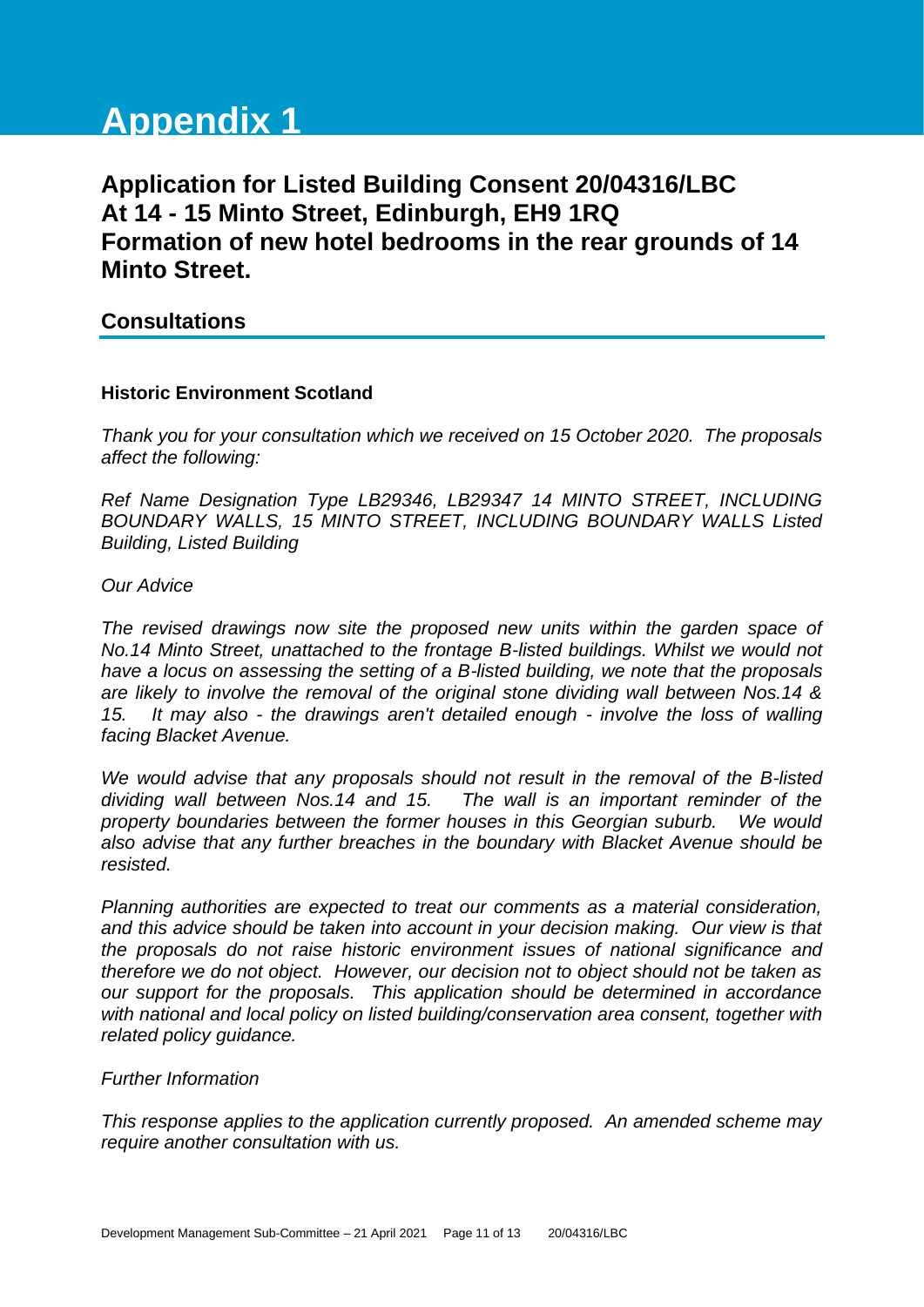*Guidance about national policy can be found in our 'Managing Change in the Historic Environment' series available online at www.historicenvironment.scot/adviceandsupport/planning-and-guidance/legislation-and-guidance/managing-change-inthehistoric-environment-guidance-notes/. Technical advice is available through our Technical Conservation website at www.engineshed.org.* 

*Please contact us if you have any questions about this response. The officer managing this case is Steven Robb who can be contacted by phone on 0131 668 8089 or by email on Steven.Robb@hes.scot.* 

## **Archaeologist**

*Further to your consultation request I would like to make the following comments and recommendations concerning these linked FUL & LBC applications for the formation of new hotel bedrooms in the rear grounds of 14 Minto Street.*

*The works occur within the rear gardens of two early/mid-19th century Villas. Construction work carried out in 2017 to the rear of the adjacent Minto Hotel (No16-18) uncovered two unrecorded domestic stone line wells.*

*Accordingly, this site has been identified as occurring within an area of archaeological potential. This application must be considered therefore under terms Scottish Government's Our Place in Time (OPIT), Scottish Planning Policy (SPP), Historic Environment Scotland's Policy Statement (HESPS) 2016 and Archaeology Strategy and CEC's Edinburgh Local Development Plan (2016) Policy ENV9. The aim should be to preserve archaeological remains in situ as a first option, but alternatively where this is not possible, archaeological excavation or an appropriate level of recording may be an acceptable alternative.*

*The proposals will require significant ground works associated with the construction, which given the evidence from the adjacent site may uncovered unrecorded domestic wells. Accordingly, it is recommended that a programme of archaeological work is undertaken during development to fully excavate, record and analysis any significant buried remains affected and if encountered preserve insitu any such wells that may be uncovered. It is recommended that the following condition be attached to permission/consent, if granted, to ensure that this programme of archaeological works is undertaken.* 

*'No development shall take place on the site until the applicant has secured the implementation of a programme of archaeological work (excavation, analysis & reporting) in accordance with a written scheme of investigation which has been submitted by the applicant and approved by the Planning Authority.'* 

*The work would be carried out by a professional archaeological organisation, either working to a brief prepared by CECAS or through a written scheme of investigation submitted to and agreed by CECAS for the site. Responsibility for the execution and resourcing of the programme of archaeological works and for the archiving and appropriate level of publication of the results lies with the applicant.*

*Please contact me if you require any further information.*